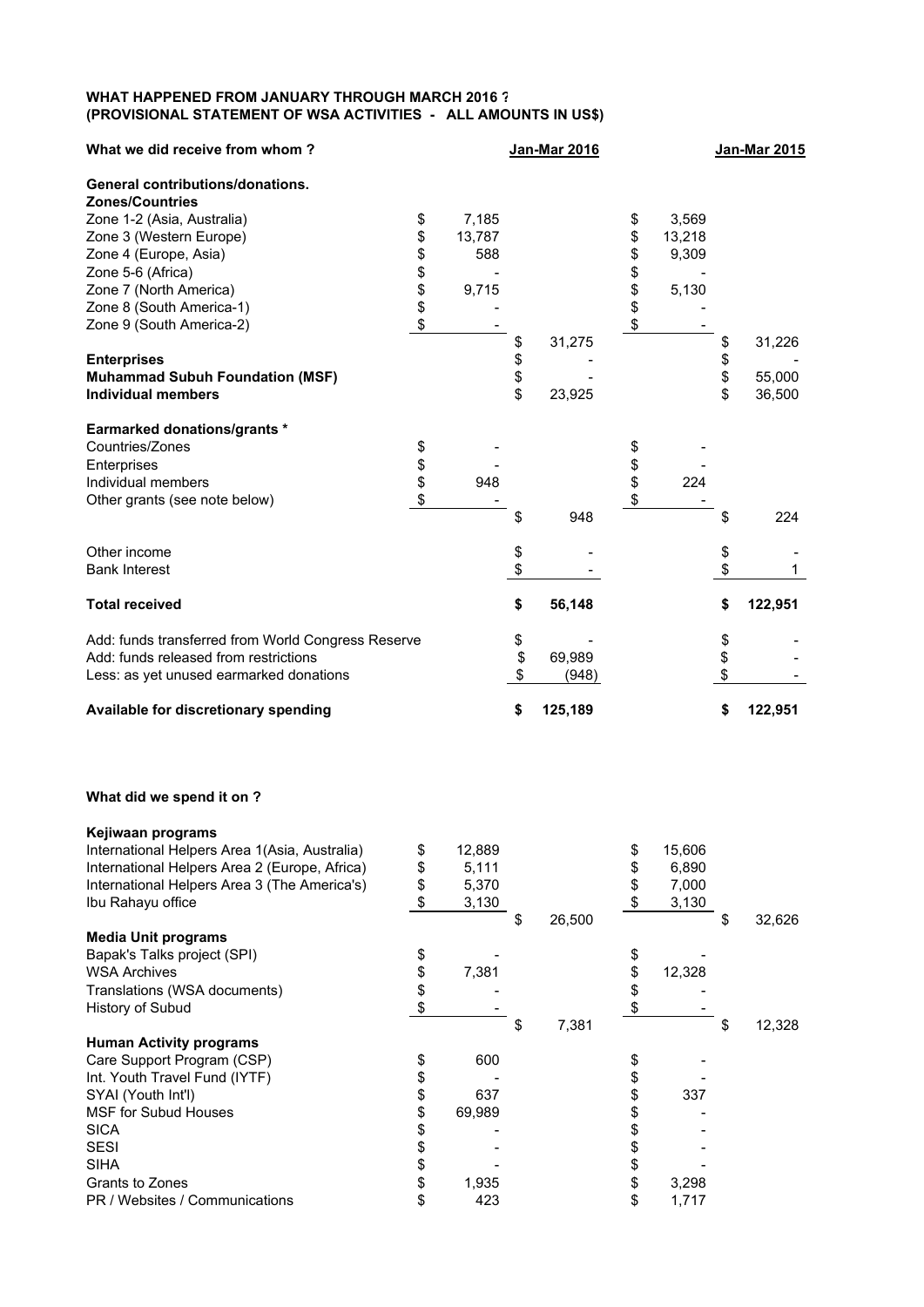| <b>WSHPP</b>                               | \$             |        |                | \$          |                 |
|--------------------------------------------|----------------|--------|----------------|-------------|-----------------|
| Delegate support to World Congress         | \$             |        |                | \$          |                 |
|                                            |                |        | \$<br>73,584   |             | \$<br>5,352     |
| <b>Total program expenses</b>              |                |        | \$<br>107,465  |             | \$<br>50,306    |
| <b>Supporting services</b>                 |                |        |                |             |                 |
| <b>WSC meeting/Gatherings</b>              |                |        | \$             |             | \$<br>1,636     |
| <b>WSA Chair/Deputy Chair Expenses</b>     | \$             | 1,611  |                | \$          |                 |
| Zone 1-2 (Asia, Australia)                 | \$             |        |                | \$          |                 |
| Zone 3 (Western Europe)                    |                |        |                | \$          |                 |
| Zone 4 (Europe-Asia)                       | <b>8888888</b> |        |                | \$          |                 |
| Zone 5-6 (Africa)                          |                | 1,765  |                | \$<br>1,553 |                 |
| Zone 7 (North America)                     |                |        |                | \$          |                 |
| Zone 8 (South America-1)                   |                |        |                | \$          |                 |
| Zone 9 (South America-2)                   |                |        |                | \$          |                 |
| WSC BoD conference calls                   |                |        |                | \$          |                 |
|                                            |                |        | \$<br>3,376    |             | \$<br>1,553     |
| <b>WSA Executive:</b>                      |                |        |                |             |                 |
|                                            |                |        |                | 11,345      |                 |
| Remunerations                              | \$             | 16,545 |                | \$          |                 |
| Travel, accomodation                       | \$             | 2,494  |                | \$<br>7,616 |                 |
| Office and admin expenses                  |                | 100    |                | \$          |                 |
| <b>Bank charges</b>                        | \$\$\$\$\$     | 766    |                | \$<br>476   |                 |
| Legal fees                                 |                |        |                | \$          |                 |
| Audit                                      |                |        |                |             |                 |
| Currency differences                       |                |        |                | \$          |                 |
| Sundry                                     | \$             |        |                | \$<br>829   |                 |
|                                            |                |        | \$<br>19,905   |             | \$<br>20,266    |
| Pensions                                   |                |        | \$<br>3,582    |             | \$<br>3,478     |
|                                            |                |        |                |             |                 |
| <b>Total supporting services</b>           |                |        | \$<br>26,863   |             | \$<br>26,933    |
| <b>World Congress preparation</b>          |                |        | \$             |             | \$              |
| <b>Total expenses</b>                      |                |        | \$<br>134,328  |             | \$<br>77,239    |
| Surplus / (Shortfall)                      |                |        | \$<br>(9, 139) |             | \$<br>45,712    |
|                                            |                |        |                |             |                 |
| Transfer from available unrestricted funds |                |        | \$<br>9,139    |             | \$<br>(45, 712) |

| Key:         |                                          |
|--------------|------------------------------------------|
| <b>SYAI</b>  | <b>Subud Youth Activities</b>            |
| <b>SDIA</b>  | Susila Dharma International Association  |
| <b>SICA</b>  | Subud International Cultural Association |
| <b>SESI</b>  | Subud Enterprise Services International  |
| <b>SIHA</b>  | Subud International Health Association   |
| <b>SPI</b>   | Subud Publications International         |
| <b>WSHPP</b> | Wisma Subud Heritage Protection Project  |
| <b>IYTF</b>  | International Youth Travel Fund          |

## **SO WHERE DID THAT LEAVE US AT MARCH 31, 2016 IN COMPARISON TO THE END OF THE PREVIOUS YEAR ? (BALANCE SHEET)**

|                                               | 31-Mar-2016   | 31-Dec-2015  |
|-----------------------------------------------|---------------|--------------|
| What is/was available ?                       |               |              |
| Cash in the bank                              | 354.340<br>S  | 348.817      |
| Less Cash held for Zone 7                     | \$<br>(9,971) | (8,406)<br>S |
| Less donations paid in advance for next year  | \$            | (3,506)      |
| Payments made in advance for the next quarter | \$<br>12.740  | 16.007       |
| Promised, coming in shortly                   | 109<br>S      | 101,730      |
|                                               | 357.218<br>\$ | 454.642      |
|                                               |               |              |